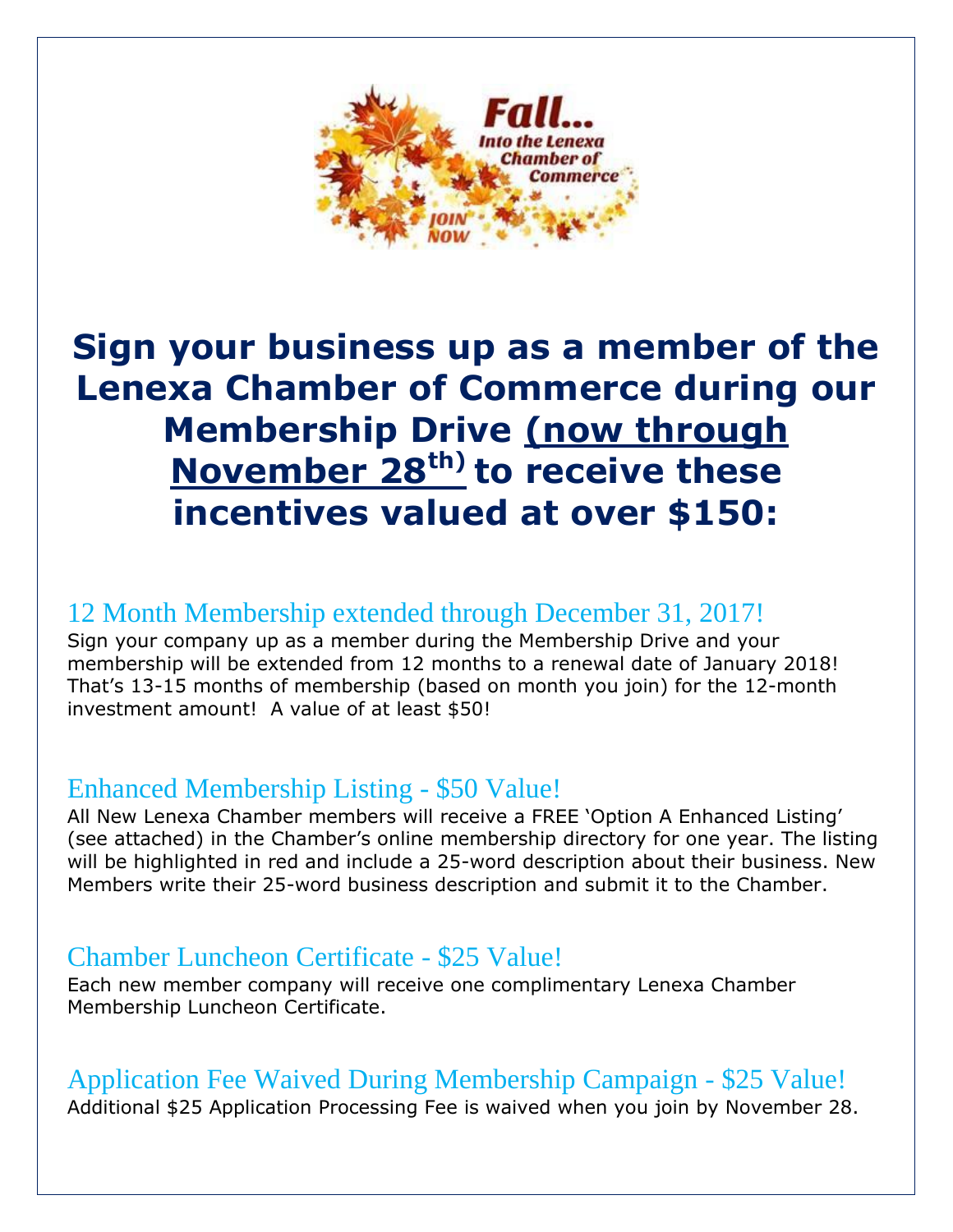### **Enhanced Membership Listings in Online Directory [www.lenexa.org](http://www.lenexa.org/)**

*New Members receive a complimentary "Option A" Enhanced Listing in our online membership directory through December 2017 (value \$50) OR for \$25 you may choose "Option B" through December 2017 (value \$75)* 

#### **Standard Online Listing (no cost):**

- Company Name, Address, Phone/Fax **•** Company Representatives
- 
- Google Map Link
- 
- Business Classification Link to Company Website

#### **EXAMPLE:**

#### **Shafer Kline & Warren**

[www.skw-inc.com](http://www.skw-inc.com/) John [Boren,](http://cca.lenexa.org/Boren%2c+John_repdirectory.aspx) CFO Brian [Johanning,](http://cca.lenexa.org/Johanning%2c+Brian_repdirectory.aspx) Director of Strategic Growth Tom [Smith,](http://cca.lenexa.org/Smith%2c+Tom_repdirectory.aspx) Vice President Mike [Stein,](http://cca.lenexa.org/Stein%2c+Mike_repdirectory.aspx) Sr. Project Manager

11250 Corporate Ave. 913-888-7800 Lenexa, KS 66219-1392 Fax: 913-888-7868  $\bm{\varphi}_{\texttt{Map}}$  $\bm{\varphi}_{\texttt{Map}}$  $\bm{\varphi}_{\texttt{Map}}$ 

 *Engineers-Professional*

### **Enhanced Listing Option A (\$50/year):**

- Company Name, Address, Phone/Fax Company Representatives
- 
- 
- 
- Business Classification  **Link to Company Website**
- Google Map Link **•** *PLUS: 25-word description of your business*

#### **EXAMPLE:**

#### **KVC Kansas**

#### [www.kvckansas.org](http://www.kvckansas.org/)

KVC Kansas is a private, not-for-profit organization providing foster care, adoption, in-home therapy and healthcare, and other services to thousands of Kansas children and families.

Chad [Anderson,](http://cca.lenexa.org/Anderson%2c+Chad_repdirectory.aspx) President

[Danielle](http://cca.lenexa.org/Bartelli%2c+Danielle_repdirectory.aspx) Bartelli, VP of Operations

**Jackie [Harwig,](http://cca.lenexa.org/Harwig%2c+Jackie_repdirectory.aspx) Community Resource Specialist** 

Lindsey [Stephenson,](http://cca.lenexa.org/Stephenson%2c+Lindsey_repdirectory.aspx) Director

21344 W., 153rd St. 913-499-8100 Olathe, KS 66061 Fax: 913-499-8111  $\bm{\mathsf{Q}}_{\texttt{Map}}$  $\bm{\mathsf{Q}}_{\texttt{Map}}$  $\bm{\mathsf{Q}}_{\texttt{Map}}$ 

 *Non-Profit Organizations*